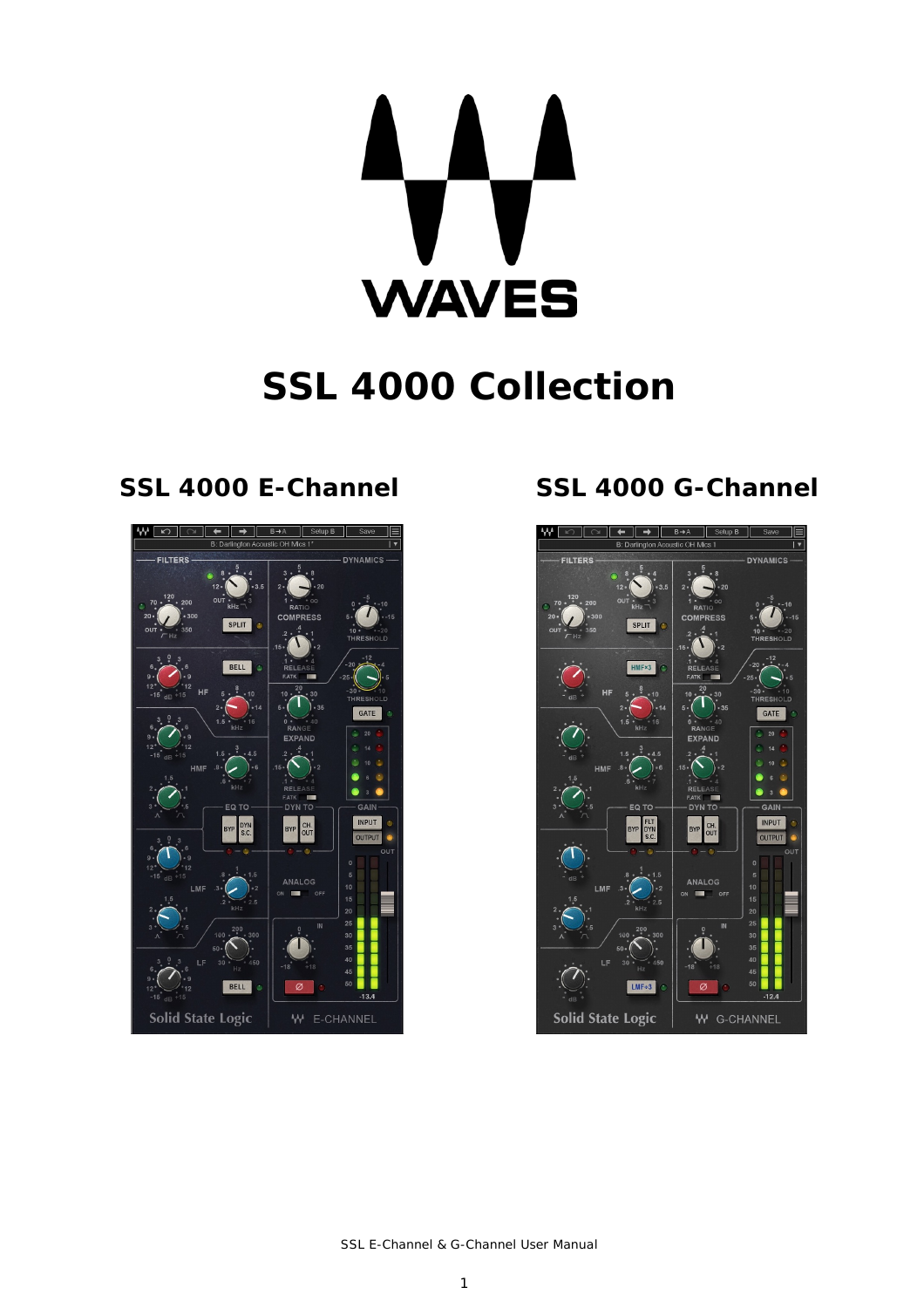### **Table of Contents**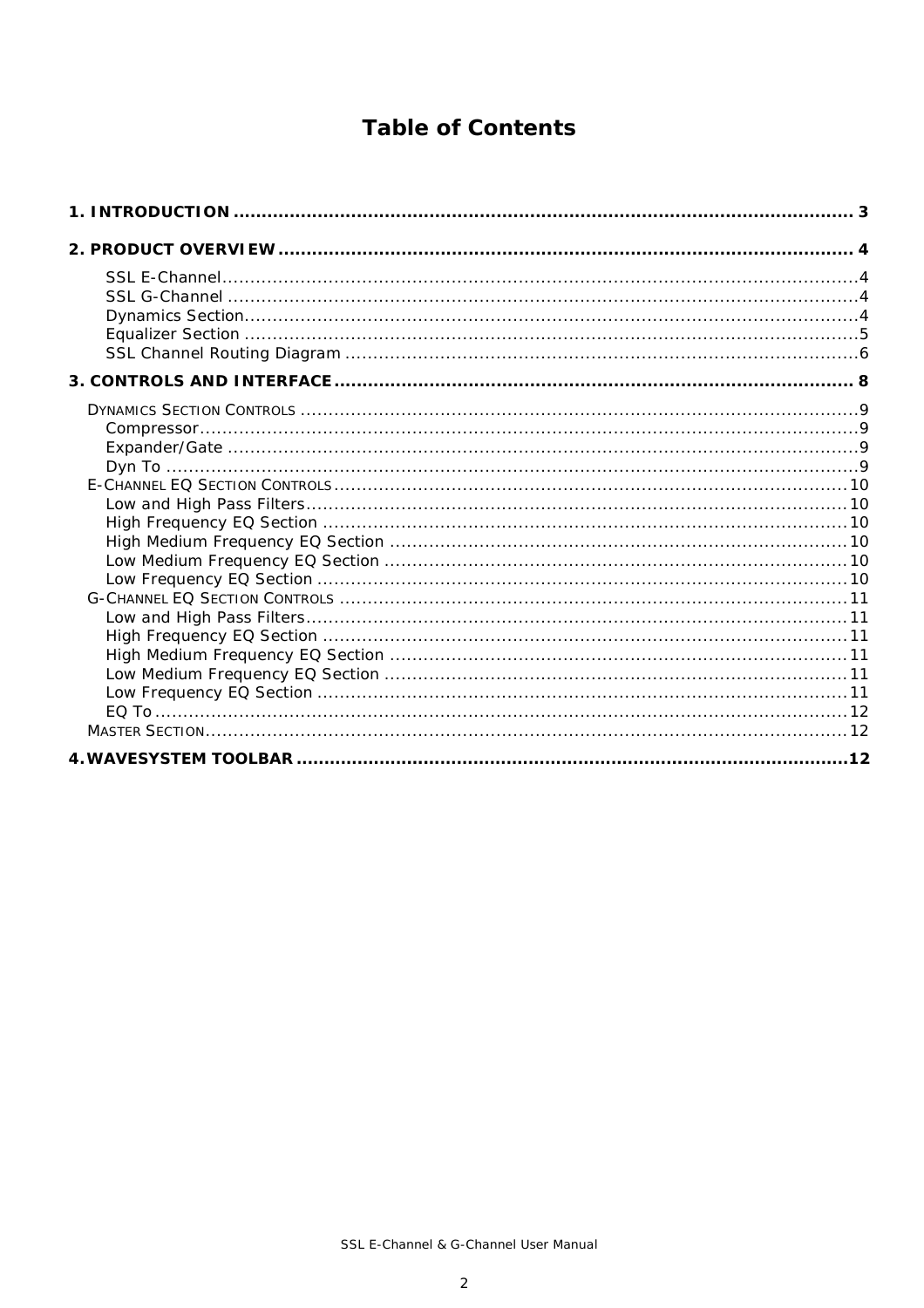### **1. Introduction**

The unique sound of Solid State Logic 4000 Series analogue mixing consoles is sought after worldwide. Engineers of pop and rock music, broadcast transmissions and television post-production value the SSL 4000's flexible dynamics chain as much as the trademark SSL "punchy" sound. Waves and SSL engineers have worked together for over a year to recreate the sound characteristics of the classic SSL 4000 Series E and Series G consoles. Now, those who "mix in the box" can achieve the sound they thought they'd lost when they moved to the digital world.

The SL4000 console was the first mixing desk to incorporate dynamics processing into every channel, as well as a master bus compressor in the console's center section. The ability to 'patch' into the SL4000's master bus compressor and to control its sidechain from an internal sub-mix allowed sound engineers to discover unique, history-making applications of this console technology. Whether used to record instruments such as piano and drums or for final mixing, these innovative console sections master bus compressor, EQ and dynamics - opened up a new world of opportunities. For years, workstation users have sought this unusual flexibility and signature sound. But conventional dynamics and EQ plug-ins couldn't produce the unique SSL color.

The Waves SSL 4000 Collection is the result of a partnership between Waves Audio and Solid State Logic. These processors faithfully recreate the same EQ and dynamics characteristics which made legendary the SL4000 consoles. Plus, the interface accurately reflects the classic SSL console. Couple all of this with state-of-the art Waves software and you suddenly find yourself working with the same tools that have provided countless hit mixes for the world's best audio engineers.

The Waves SSL 4000 Collection consists of four main components:

- **E-Channel**
- G-Channel
- G-Master Bus Compressor
- **G-Equalizer**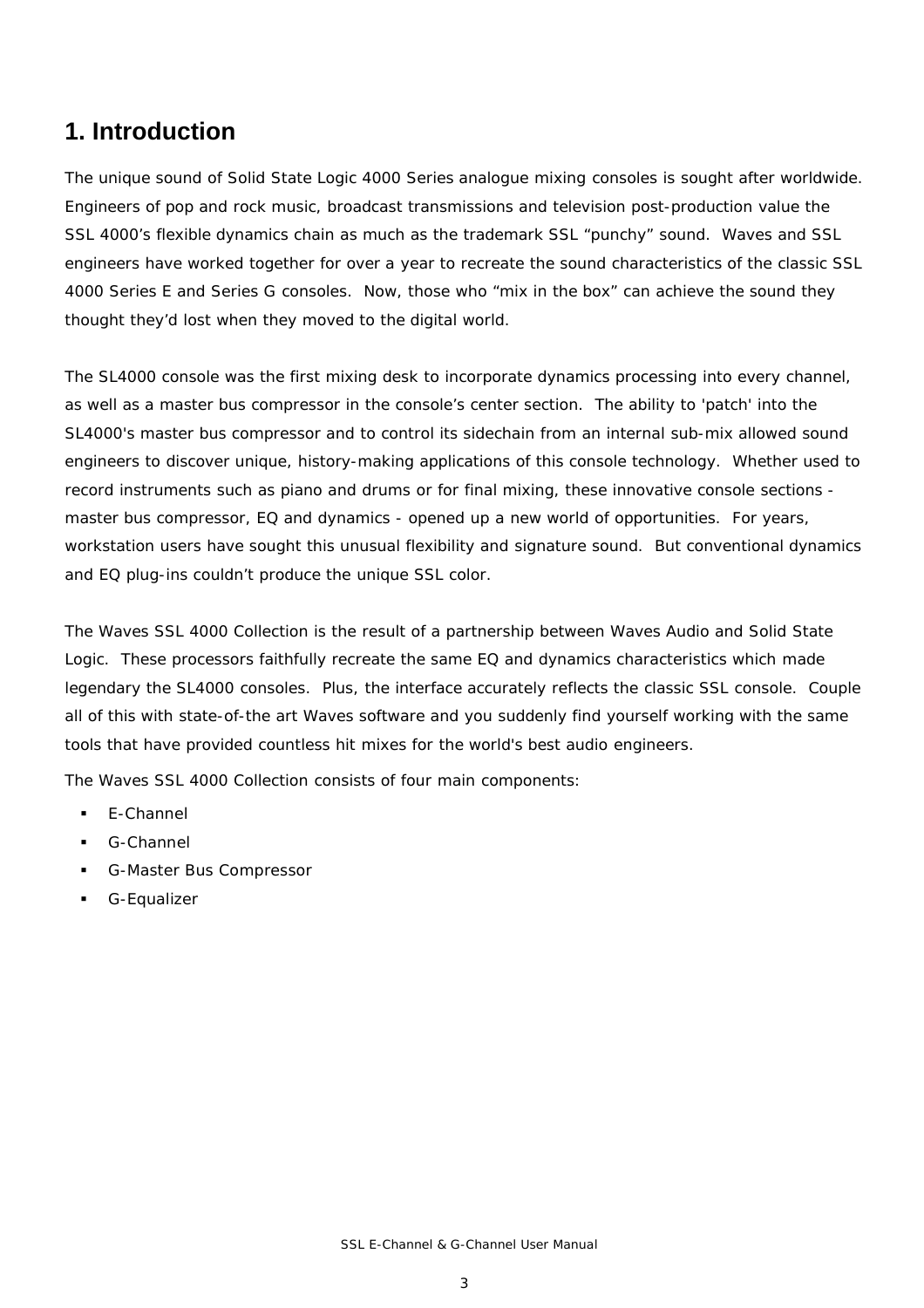### **2. Product Overview**

### **SSL E-Channel**

The Waves SSL E-Channel is modeled after the SL4000 E Series console, combining the dynamics section of the SL4000 channel strip with the "Black Knob" 242 EQ. The only noticeable change from the hardware original is that the EQ and Dynamics sections are side-by-side rather than inline, to better conform to computer screens.

#### **SSL G-Channel**

The Waves SSL G-Channel is modeled after the SL4000 G Series console, combining the dynamics section of the SL4000 channel strip with the 383 G EQ. The only noticeable change from the hardware original is that the EQ and Dynamics sections are side-by-side rather than inline, to better conform to computer screens.

The E-Channel and G-Channel have latency of one sample.

#### **Dynamics Section**

The dynamics section consists of a soft-knee compressor/limiter and an expander/gate. Dynamics can be switched to pre-equalizer (default) or post-equalizer (CH OUT.)

Although the same gain change circuitry is used for both the compressor/limiter and the expander/gate, two dedicated level indicators illustrate activity for each device. Automatic gain make-up, calculated from the Ratio and Threshold settings, is applied by the compressor to maintain a steady output level. The default compressor attack time is program sensitive, responding to the audio material's wavefront.

The dynamics section's threshold circuitry uses variable hysteresis, which allows the signal to decay below its opening level. (Hysteresis is the lag between making a change in input, such as increasing or decreasing power, and the response or effect of that change. Thus, the threshold's variable hysteresis circuitry allows for program-dependent dynamic processing.)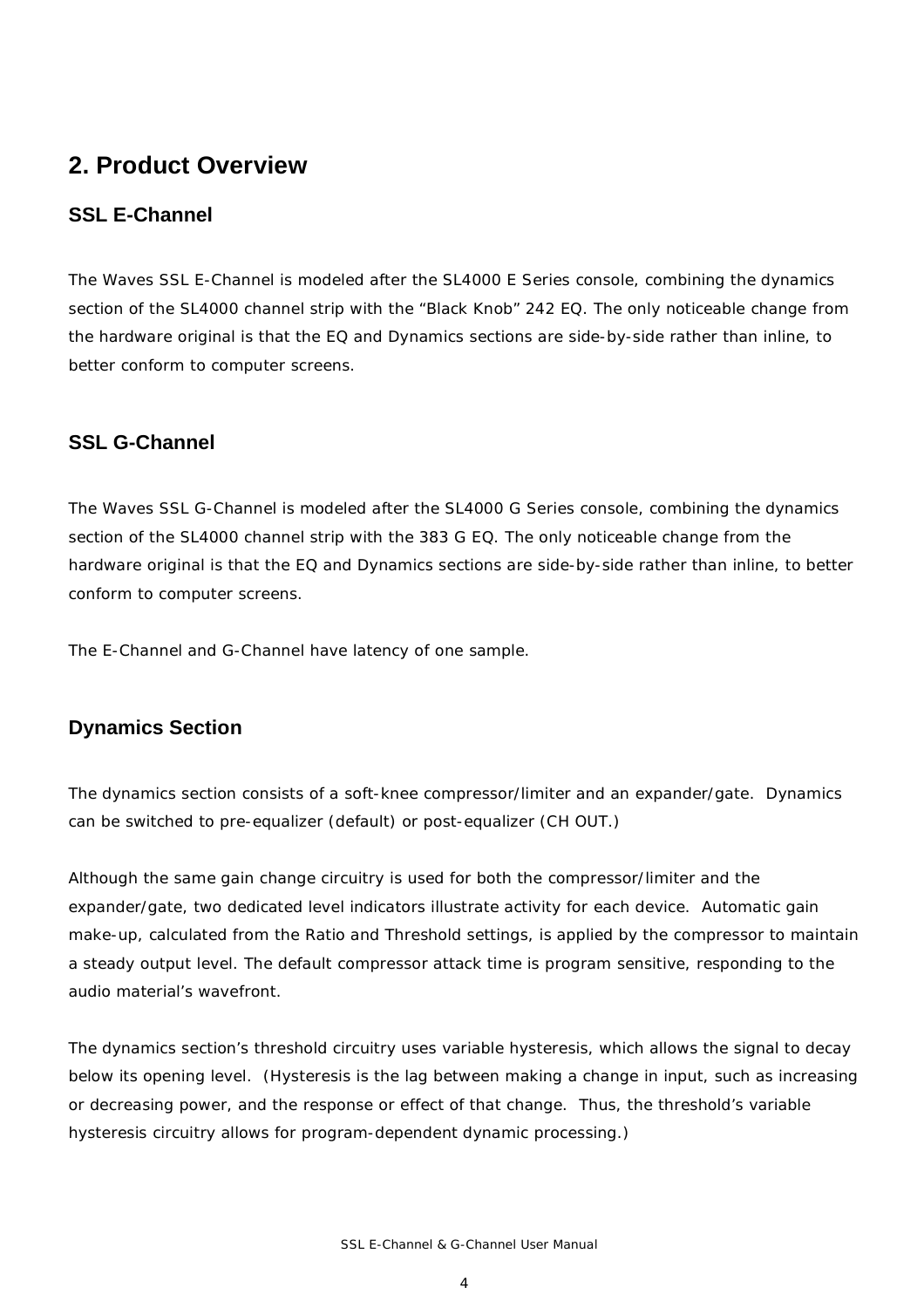#### **Equalizer Section**

The equalizer is a four-band device which can be routed to the processor's output or to the dynamics section's sidechain. **Q** can be adjusted in the **LMF** and **HMF** ranges. At the top of the section is the **High Pass** (18 dB/octave) filter and the **Low Pass** (12 dB/octave) filter. Normally, low pass and high pass filters follow the same path as the entire EQ section. However, when **Split** is selected, the low pass and high pass filters are placed before the dynamics processors in the chain. The equalizer can be switched into the dynamics sidechain to afford simple de-essing and other frequencycontrolled dynamics processing by selecting **Dyn S-C** at the foot of the section. In the E-Channel LF and HF shelves can be reshaped to bell curves by pressing **Bell**. The Q of the LF and HF bells are calculated based on frequency settings and are not user-definable. In the G-Channel LF and HF are fixed shelves, **LMF/3** divides the LMF frequency by 3, while **HMFx3** multiplies the HMF frequency by three.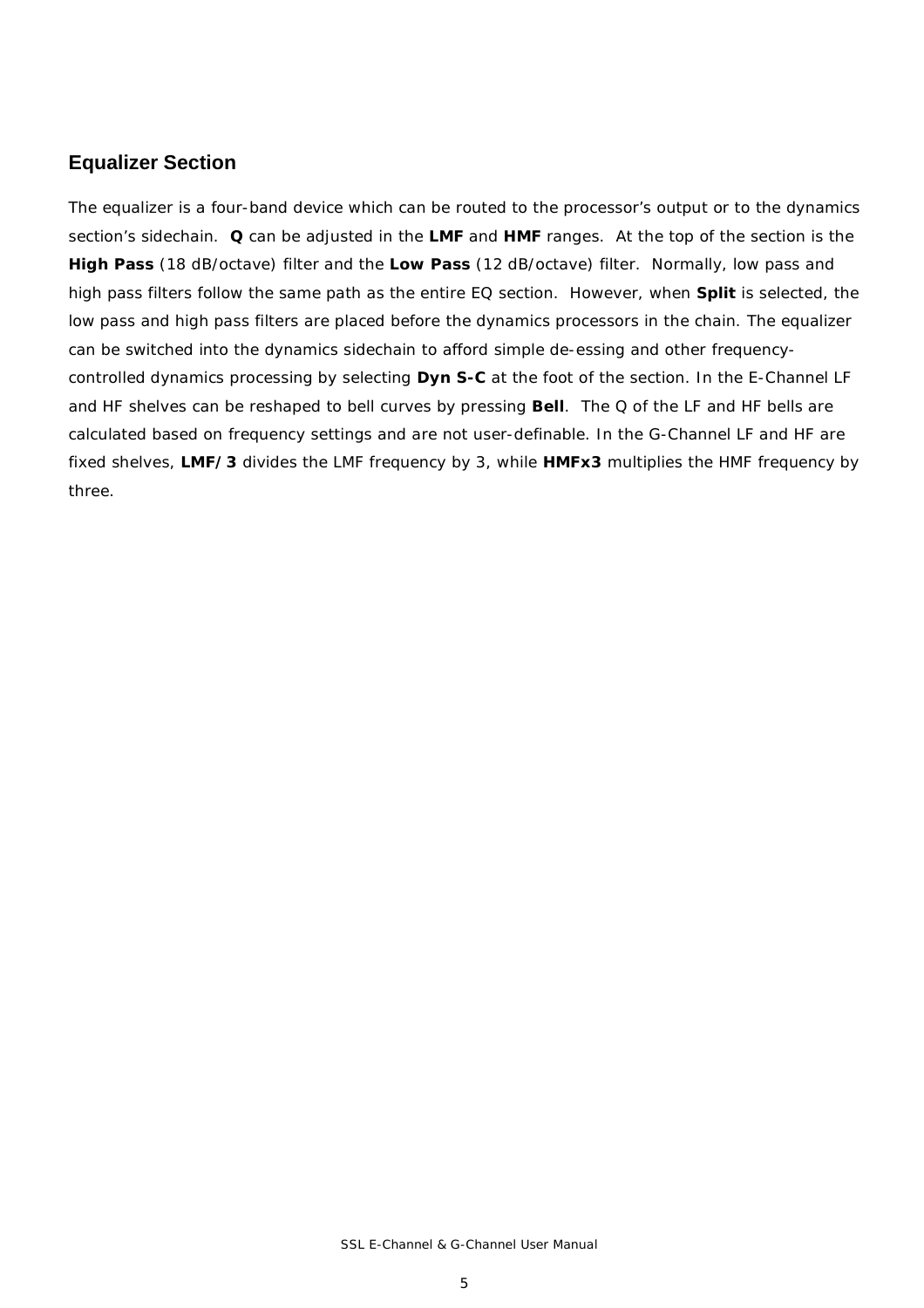### **SSL Channel Routing Diagram**



Dyn S-C E-Channel





SSL E-Channel & G-Channel User Manual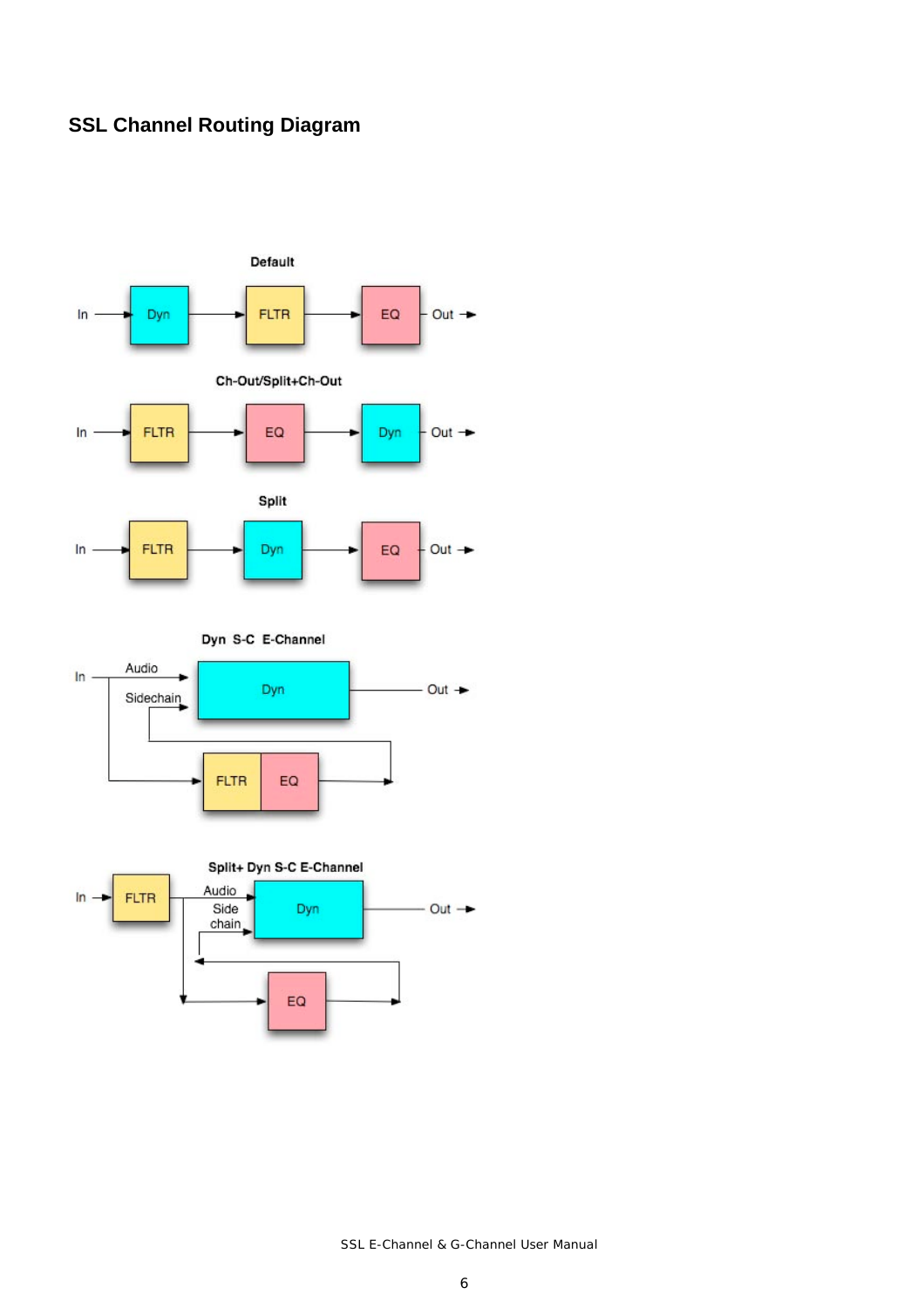



SSL E-Channel & G-Channel User Manual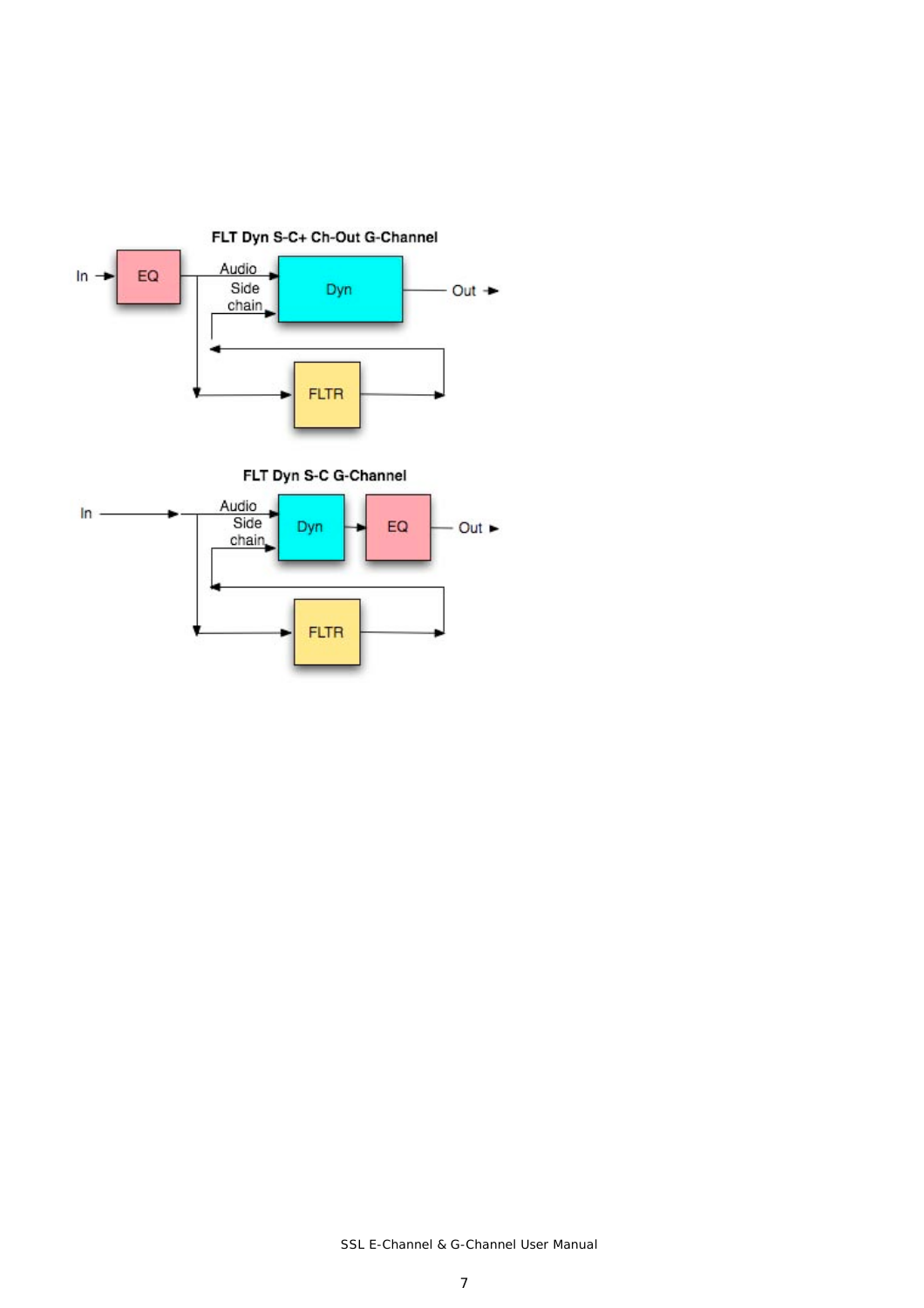## **3. Controls and Interface**

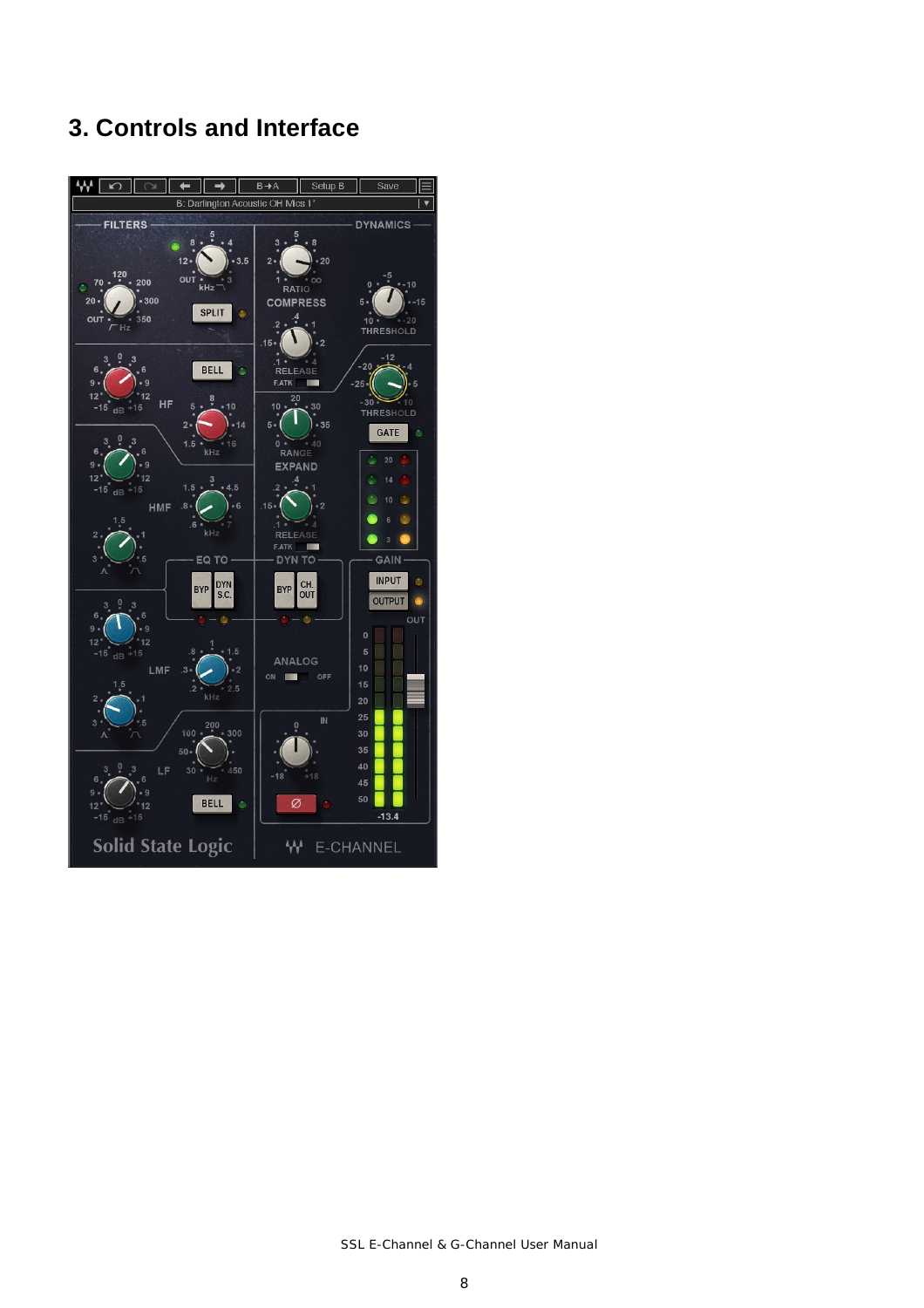### *Dynamics Section Controls*

#### **Compressor** (white knobs)

- The compressor's **Ratio/Slope** can be set from 1 to infinity (limiter).
- The **Threshold** is variably adjustable from +10 dB to -20 dB.
- When the **Attack** time switch is set to Slow (F.ATK off) attack time is auto-sensing and program dependent. Fast setting (F.ATK) attack time is 1 ms.
- **Release** time is adjustable from 0.1 to 4 seconds.

#### **Expander/Gate** (green knobs)

- The expander's **Threshold** is variable from -30 dB to +10 dB.
- **Range** is variable from  $0 40$  dB.
- When the **Attack** time switch is set to Slow (F.ATK off) attack time is auto-sensing and program dependent. Fast setting (F.ATK) attack time is 1 ms.
- **Release** time is adjustable from 0.1 sec to 4 seconds.
- The **Gate** switch toggles the section from an expander (default mode) into a gate.

#### **Dyn To**

- **Bypass** bypasses the entire dynamics section. Note that selecting Bypass does not result in a flat signal, but rather one which mimics the flat response of the SSL channel strip hardware.
- **Ch Out** moves the dynamics to the output of the E-Channel, making it post-EQ.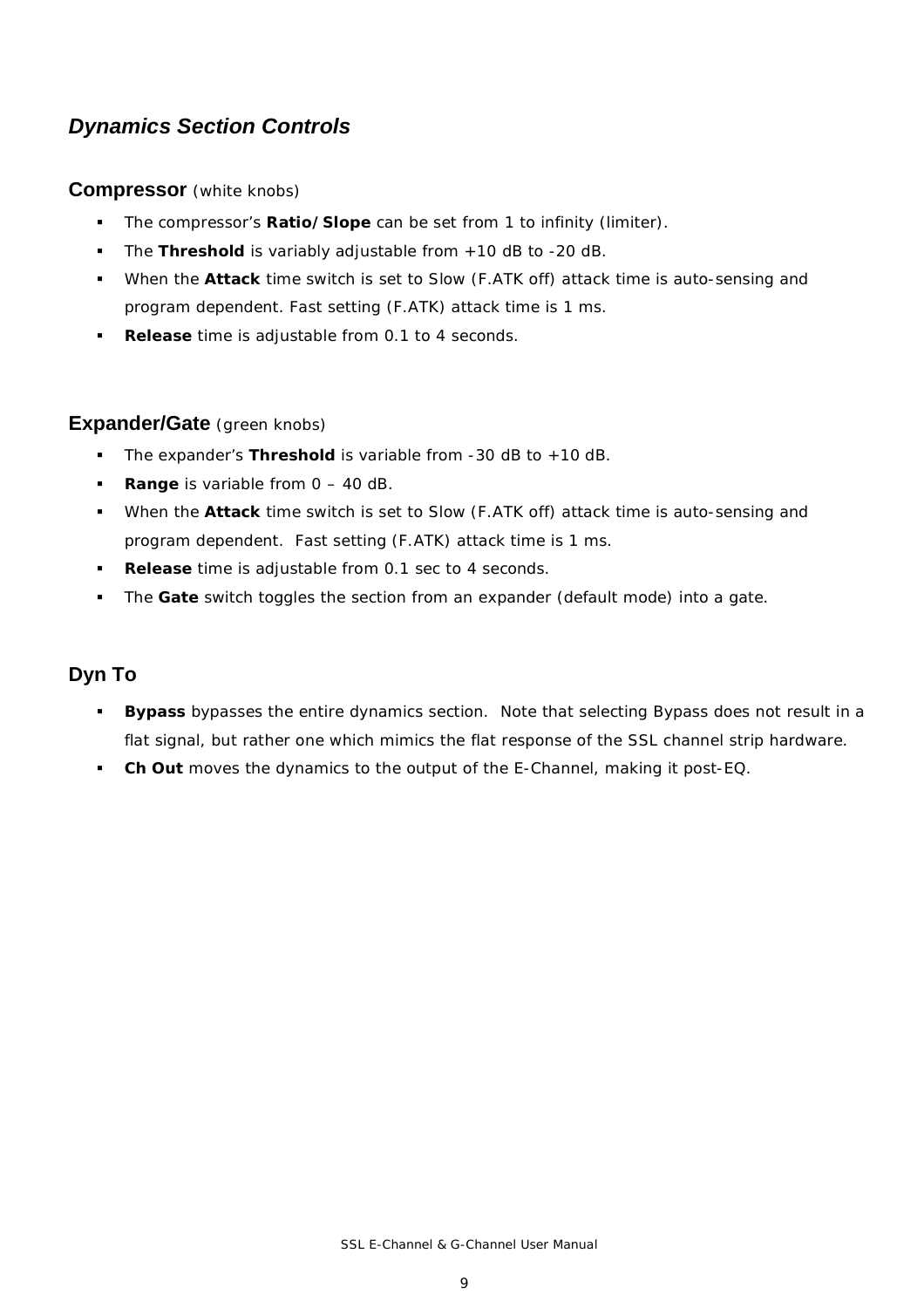### *E-Channel EQ Section Controls*

#### **Low and High Pass Filters** (white knobs)

- **Low Pass**: 12 dB/octave, 3 KHz 22 KHz (-3 dB point).
- **High Pass**: 18 dB/octave, 16 Hz 350 Hz (-3 dB point).
- **Turning the knob completely to the left bypasses the filter.**
- When **Split** is selected, the low pass and high pass filters are placed before the dynamics processors in the chain.

#### **High Frequency EQ Section** (red knobs)

- **Range** 1.5 kHz 16 kHz.
- **Gain** range is ±18 dB for bell shape, ±16.5 dB for shelving.
- Selecting **Bell** changes the HF EQ from shelf to bell shape.

#### **High Medium Frequency EQ Section** (green knobs)

- **Range** 600 Hz 7 kHz
- **Q** is continuously adjustable from 0.1 to 3.5.
- **Gain varies from**  $\pm$  **18 dB when Q is set at 3.5, to**  $\pm$  **15 dB when Q is set at 0.1.**

#### **Low Medium Frequency EQ Section (blue knobs)**

- **Range** 200 Hz 2.5 kHz
- **Q** is continuously adjustable from 0.1 to 3.5
- **Gain** varies from ±18 dB when Q is set at 3.5 to ±15 dB when Q is set at 0.1.

#### **Low Frequency EQ Section** (black knobs)

- **Range** 30 Hz 450 Hz
- **Gain** range ±16.5 dB shelving, ±18 dB, bell shape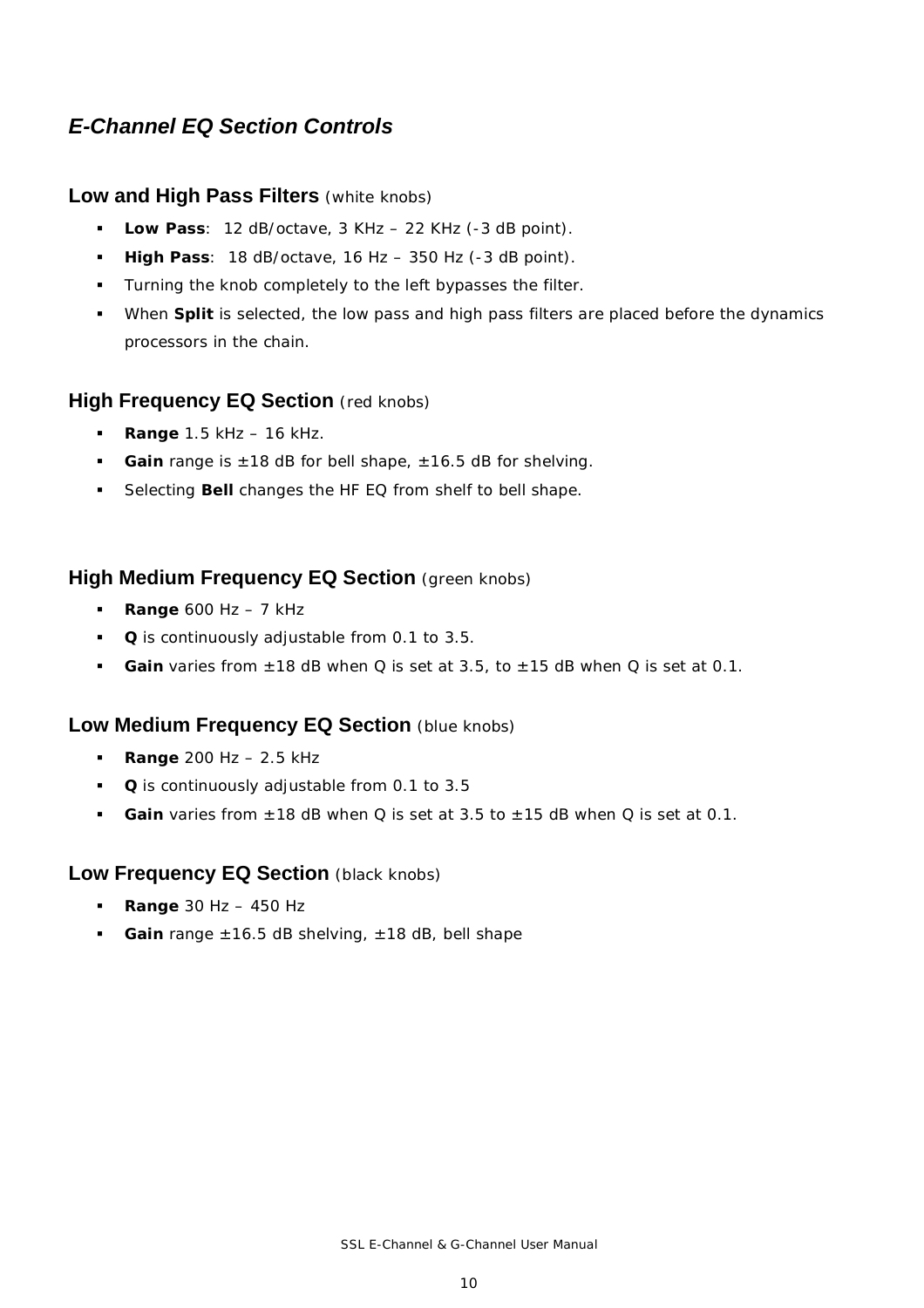### *G-Channel EQ Section Controls*

#### **Low and High Pass Filters** (white knobs)

- **Low Pass**: 12 dB/octave, 3 KHz 22 KHz (-3 dB point).
- **High Pass**: 18 dB/octave, 16 Hz 350 Hz (-3 dB point).
- **Turning the knob completely to the left bypasses the filter.**
- When **Split** is selected, the low pass and high pass filters are placed before the dynamics processors in the chain.

#### **High Frequency EQ Section** (Magenta knobs)

- **Range** 1.5 kHz 16 kHz.
- Gain range is ±15 dB shelving.

#### **High Medium Frequency EQ Section** (green knobs)

- **Range** 600 Hz 7 kHz.
- **Q** is continuously adjustable from 0.1 to 3.5.
- **Gain** varies from ±20 dB when Q is set at 3.5 to ±15 dB when Q is set at 0.1.
- **HMFx3** multiplies the frequency by 3.

#### **Low Medium Frequency EQ Section (blue knobs)**

- **Range** 200 Hz 2.5 kHz.
- **Q** is continuously adjustable from 0.1 to 3.5.
- **Gain varies from**  $\pm 20$  **dB when Q is set at 3.5 to**  $\pm 15$  **dB when Q is set at 0.1.**
- **LMF/3** divides the frequency by 3.

#### **Low Frequency EQ Section** (black knobs)

- **Range** 30 Hz 450 Hz.
- **Gain** range ±15 dB, shelving.